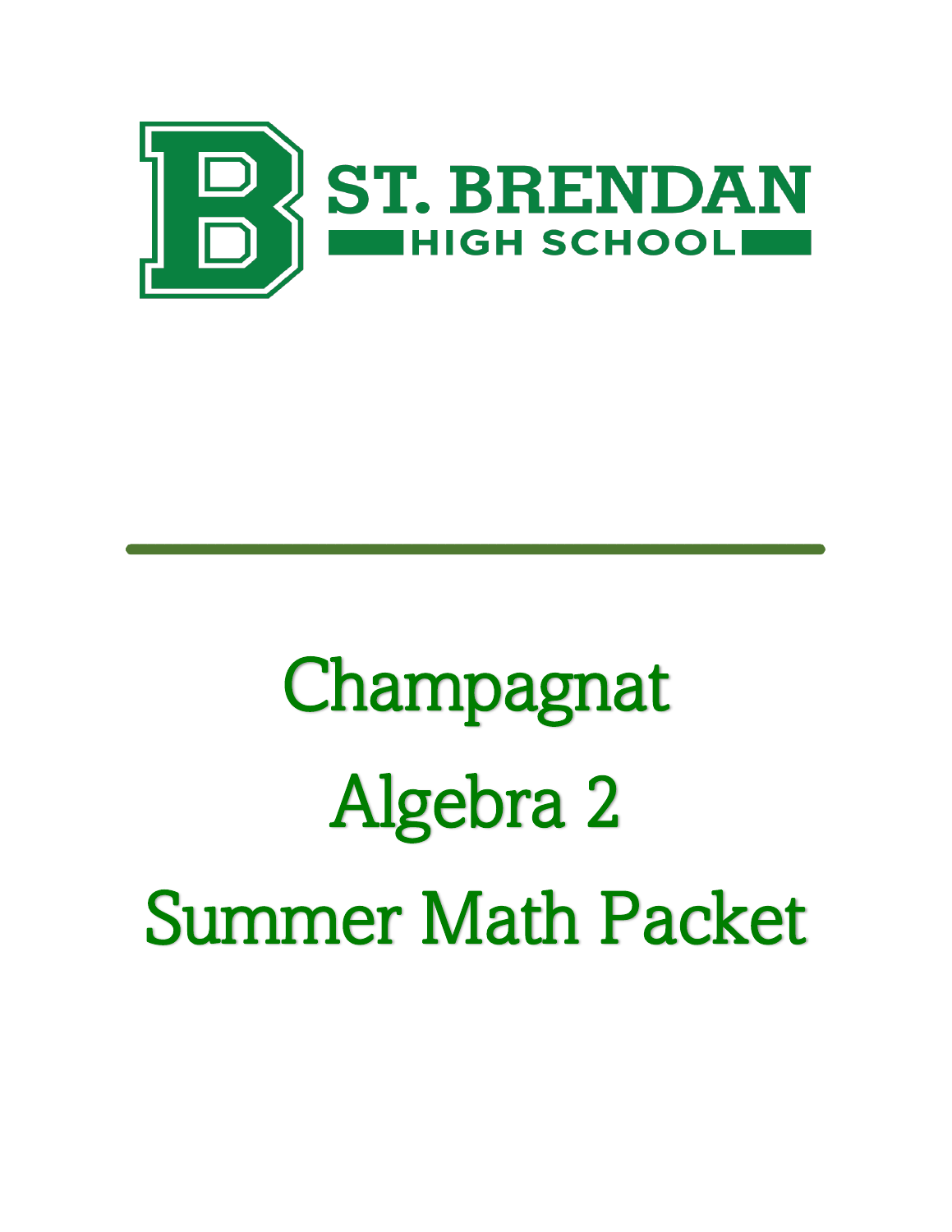This summer math packet is a review of some of the concepts learned in Algebra 1 and Geometry that will be needed for Algebra 2. It will assure that all students begin the school year on the same page and with equal opportunity to succeed in Algebra 2.

#### Instructions for completing the packet:

- Please print the packet or use loose leaf paper to complete the packet by hand showing all work. Work must be neat and legible.
- Please use the websites provided to help you if you need reminders on how to complete some practice problems.
- Take notes as you complete your work. You will be given a quiz on this material the first week of school.
- Work on the packet with your friends. Help each other. Every student is responsible for knowing the material in this packet when you return in August. We will review as a team and everyone will be expected to participate.
- Bring your packet to our first class together. It will be collected for a grade. Only packets done with paper and pencil will be accepted.

# Helpful Websites:

[http://www.mathtv.com/](https://mathtv.com/) <http://www.purplemath.com/modules/index.htm> [https://www.khanacademy.org](https://www.khanacademy.org/)

#### **Helpful for graphing functions:**

<https://www.education.ti.com/en/resources/family-of-functions>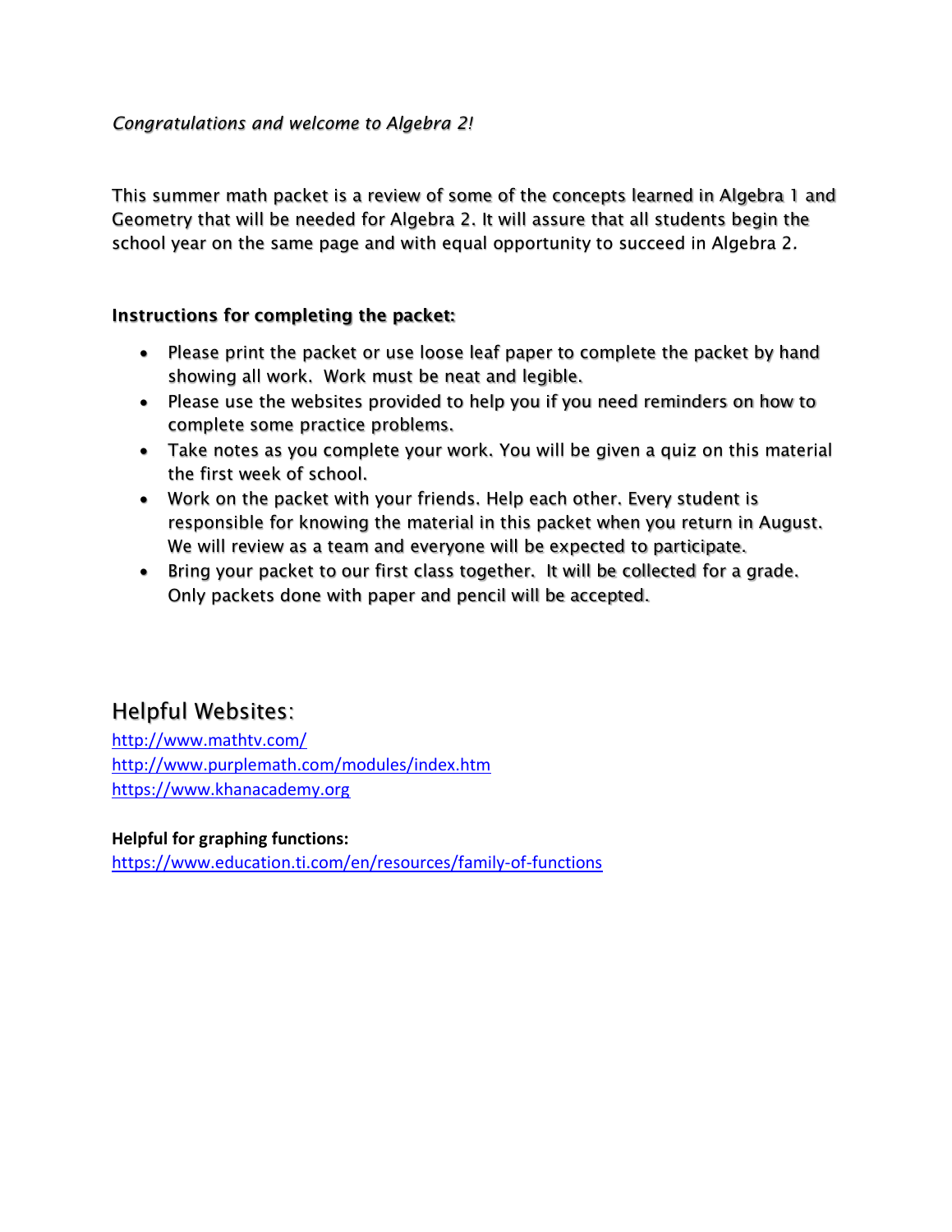| Algebra II Summer Math Packet                  | Name |      | ID: 1  |
|------------------------------------------------|------|------|--------|
| © 2022 Kuta Software LLC. All rights reserved. |      |      |        |
|                                                |      | Date | Period |
| Evaluate each expression.                      |      |      |        |
|                                                |      |      |        |

1) 
$$
(-3) + (-5) + 6
$$
  
2)  $8 - 4 + (-5)$ 

3) 
$$
1 - (-4) - (-3)
$$
  
4)  $(-5) + 6 - (-3)$ 

Find each product.

5)  $(2)(-3)(7)$ 6)  $(-7)(10)(-7)$ 

7)  $(3)(-8)(-8)$ 

8)  $(-7)(4)(-5)$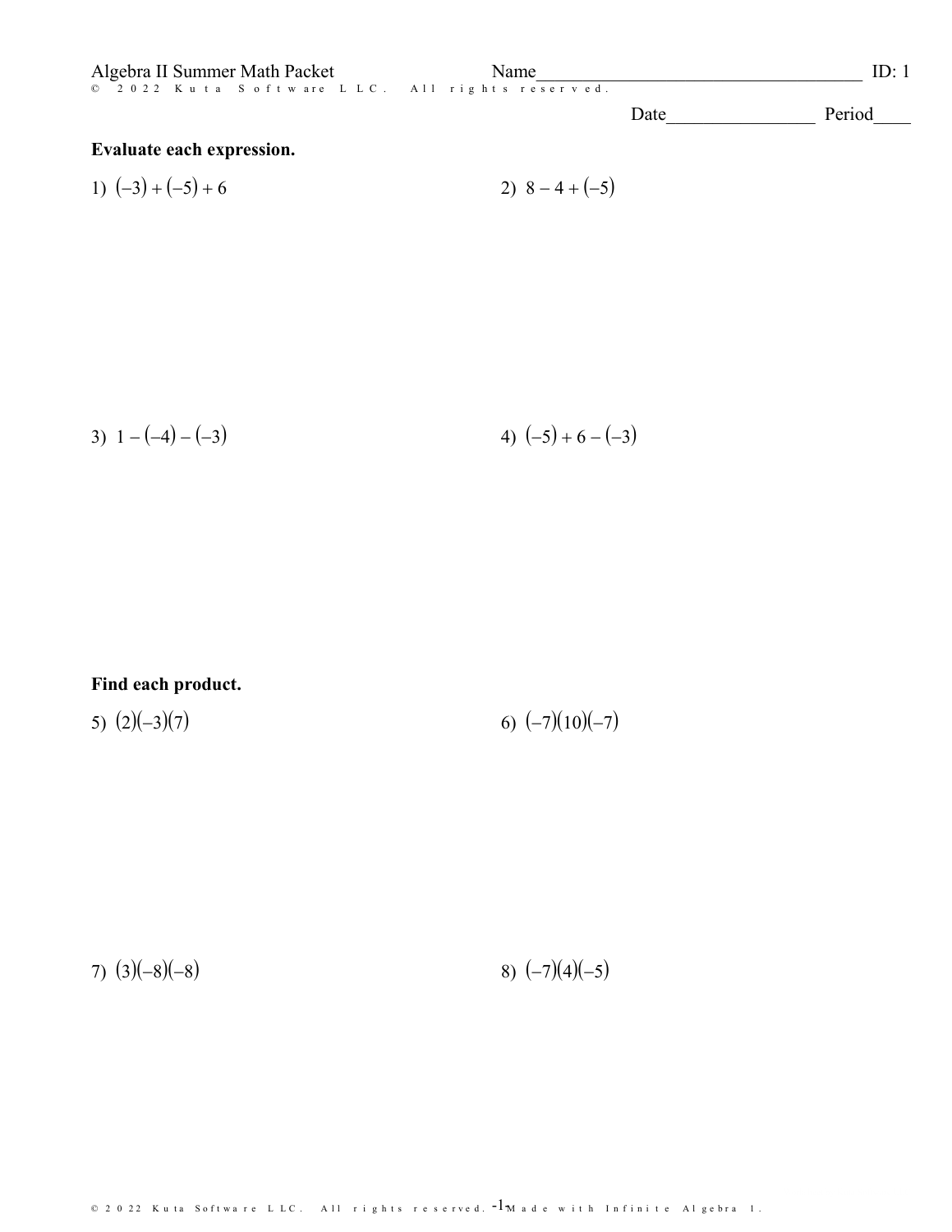Find each quotient.

9) 
$$
\frac{2.21}{1.7}
$$
 10)  $\frac{-8.7}{-1}$ 

$$
11) \frac{-6.9}{-0.012} \qquad \qquad 12) \frac{9}{-0.8}
$$

### Evaluate each expression.

$$
13) \ \ 5 + 5 - 3 \ \ \hspace{3.1em} 14) \ \frac{12}{4 - 2}
$$

15) 
$$
(4+1)^2
$$
 16)  $(5)(6)-2$ 

18)  $4+3^3$ 17)  $5^2 - 4$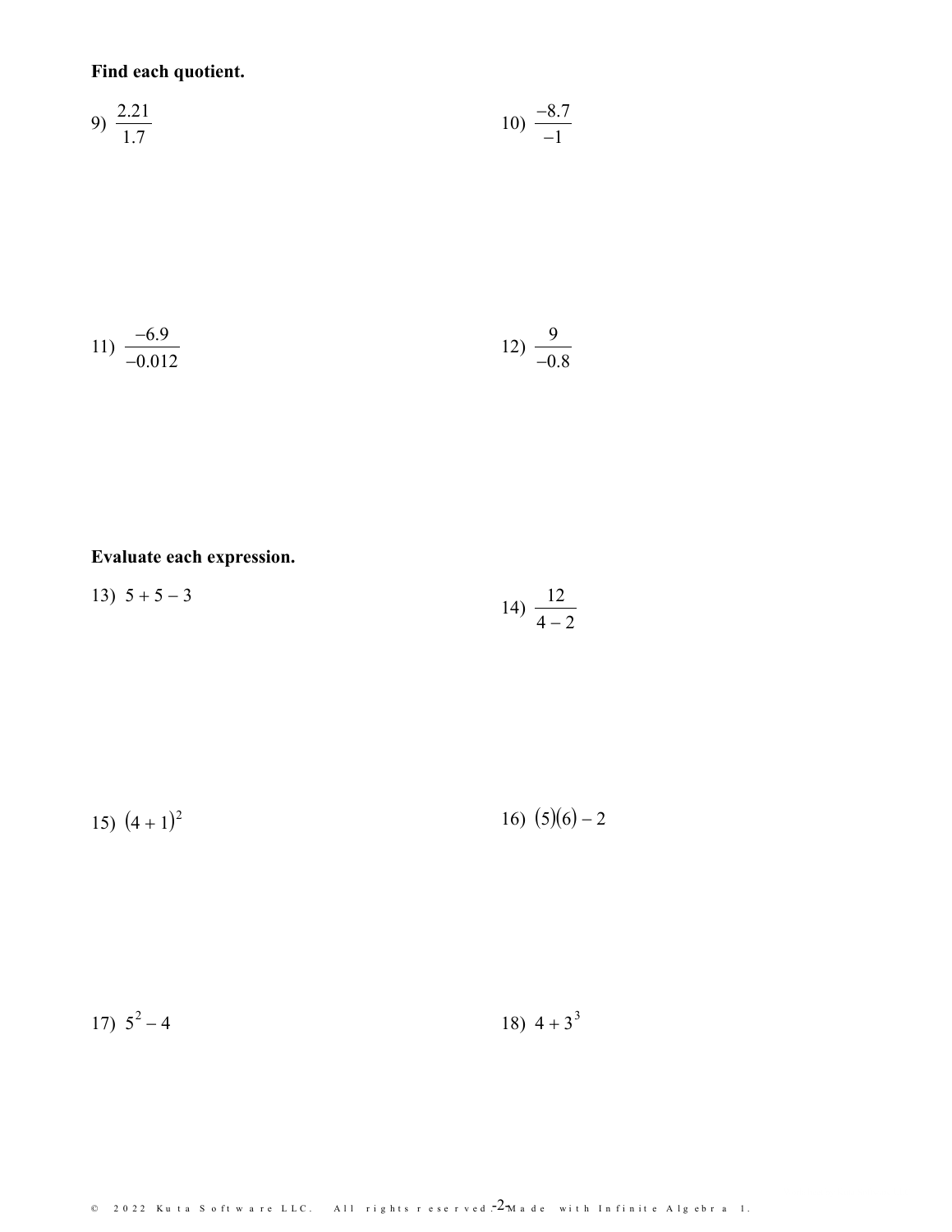#### Evaluate each using the values given.

#### 19)  $2y - x$ ; use  $x = 3$ , and  $y = 3$ 20)  $c + b + b$ ; use  $b = 3$ , and  $c = 1$

21) 
$$
m + m + q
$$
; use  $m = 1$ , and  $q = 1$ 

22) 
$$
\frac{np}{6}
$$
; use  $n = 6$ , and  $p = 5$ 

23) 
$$
p + 4q
$$
; use  $p = 5$ , and  $q = 2$ 

### Evaluate each expression.

24) 
$$
(-4)^2 + 10 - (-2) - (-7)
$$
  
25)  $(-2) + 6 + (-4) + 9 - 1$ 

#### Solve each equation.

27)  $x - 10 = -24$ 26)  $p-18=-14$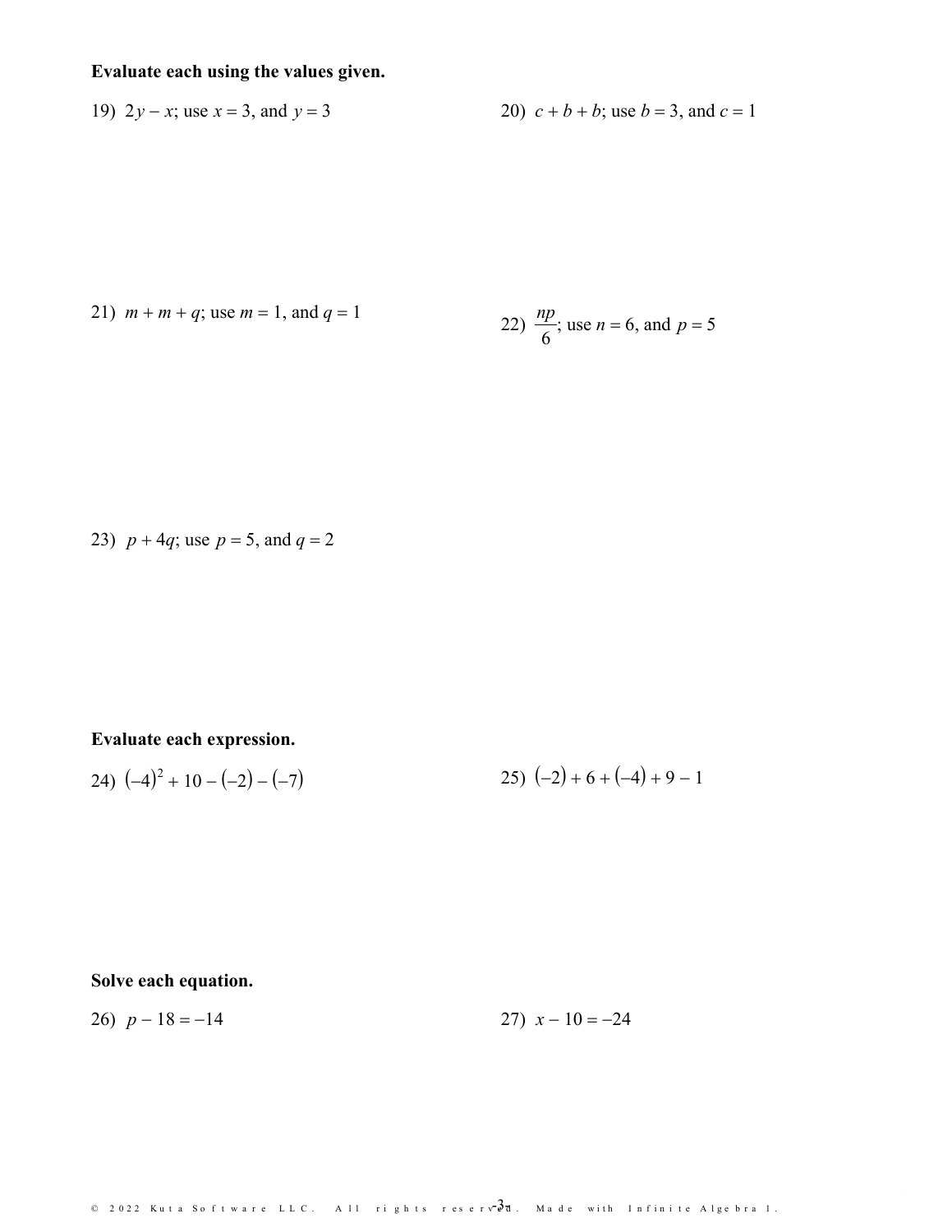28)  $5n = 100$ 

$$
29) \ \ 3=\frac{x}{5}
$$

$$
30)\ \frac{x}{6} = -8
$$

$$
32) -9x = -135 \qquad 33) -22 = -6 + b
$$

$$
34) -17 + v = -30 \qquad 35) x + 16 = 20
$$

36)  $-10 = x + 7$ 37)  $15 = 3x$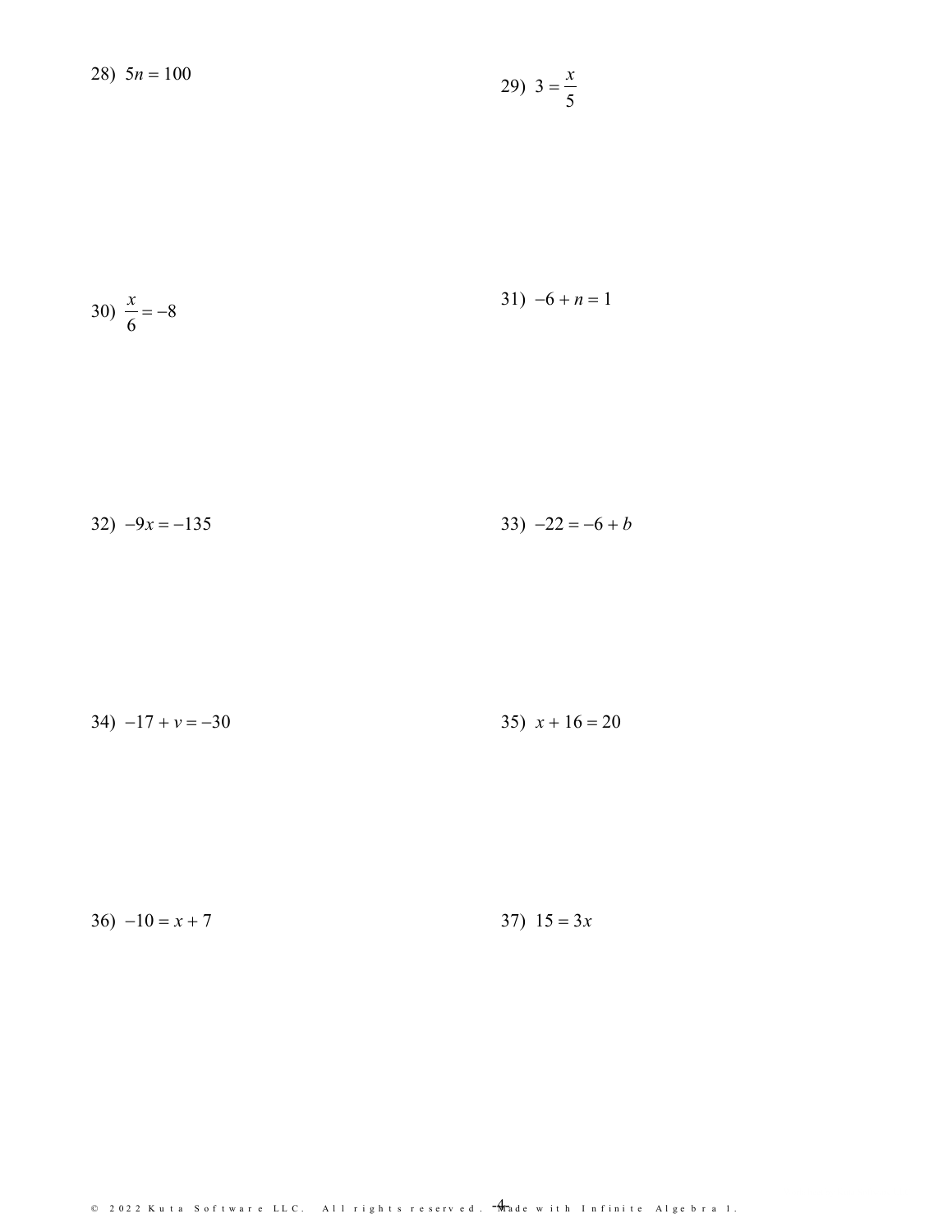$39) -13 + x = -23$ 38)  $-187 = -17x$ 

40) 
$$
\frac{n}{19} = 8
$$
 41)  $7(-7 - 3m) = 19 - 4m$ 

$$
42) \ 2(k+6) = 10 + 3k \tag{43} \ 28 + 6p = -4(p-7)
$$

44) 
$$
18 + 2k = 4(k+6)
$$
  
45)  $-k - 24 = -(-6k+3)$ 

46) 
$$
10 = \frac{n}{6} + 7
$$
 47)  $\frac{a}{4} - 10 = -5$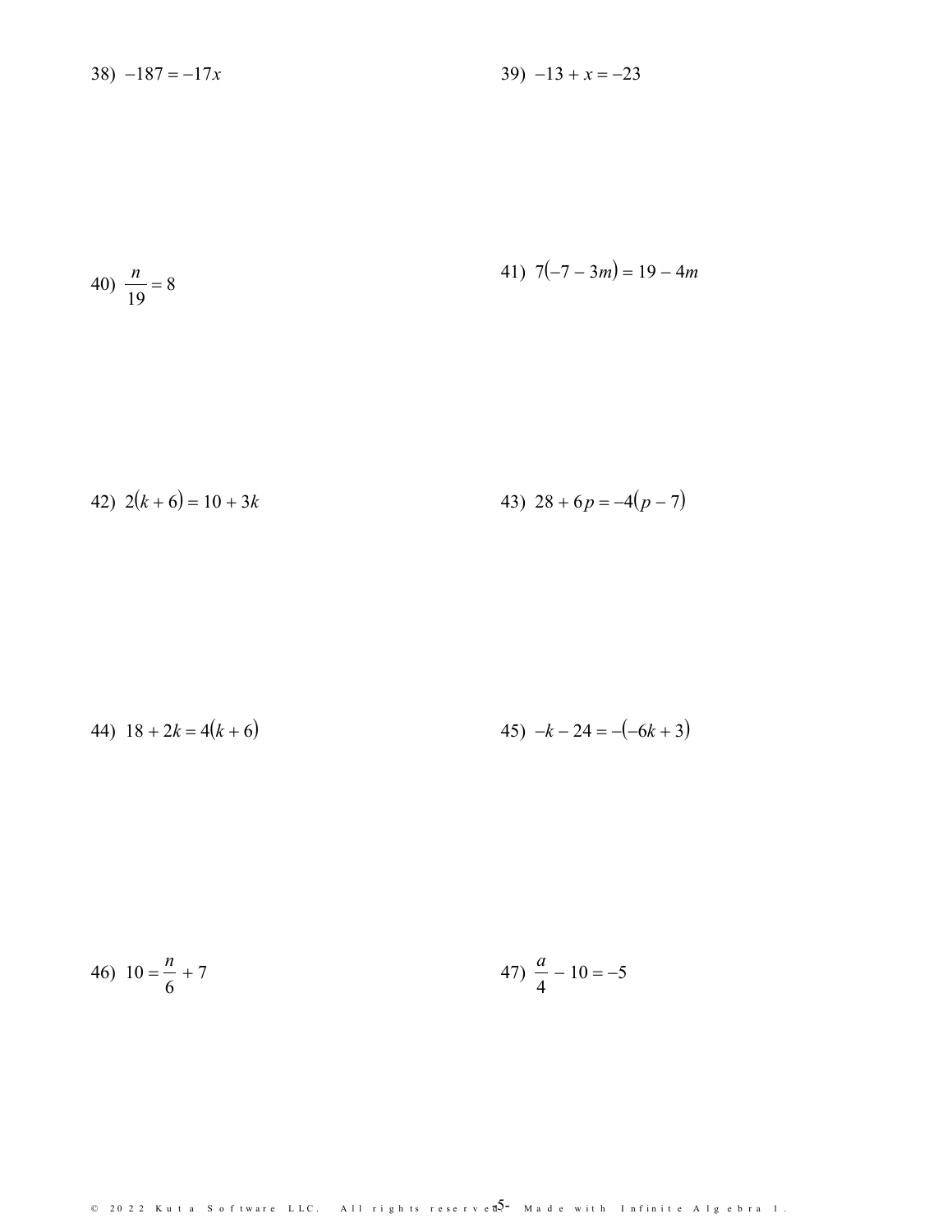$$
48) -5(x - 10) = 130
$$
  

$$
49) \frac{-10 + b}{25} = -1
$$

$$
50) -26 = -2p + 2 \qquad 51) \ 10 - 7m = 115
$$

52) 
$$
2 = \frac{a-10}{3}
$$
 53)  $-7 + \frac{v}{3} = -10$ 

54) 
$$
-2 = -2 + \frac{x}{7}
$$
 55)  $1 = -8 + \frac{x}{2}$ 

### Simplify. Your answer should contain only positive exponents.

56) 
$$
2nm^3 \cdot -5n^5
$$
 57)  $x^4y^5 \cdot -y$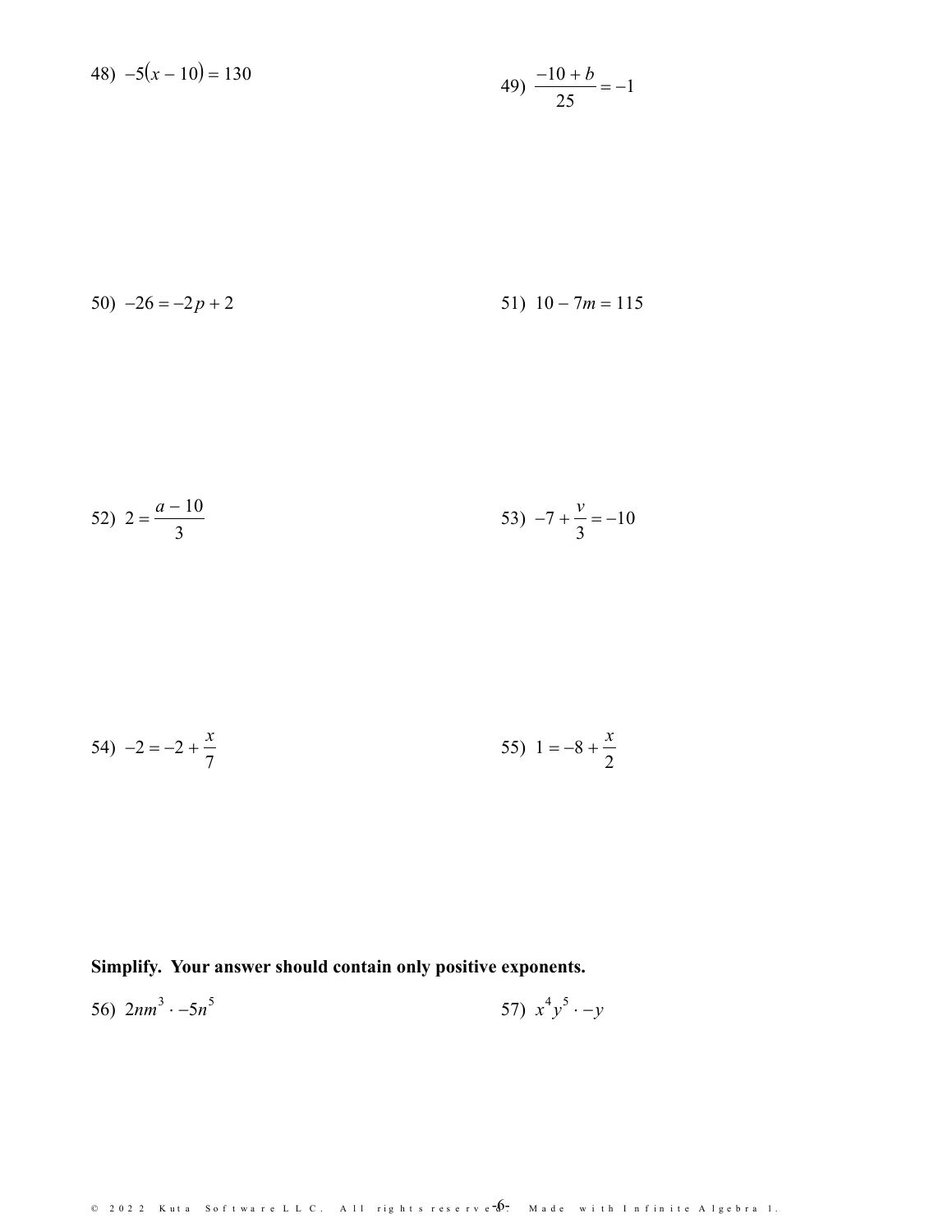58) 
$$
2x^2y^2 \cdot -3x^5y^2 \cdot -3xy^3
$$
 59)  $(2uv^4)^5$ 

$$
60) (-3v)^5 \t\t\t\t 61) (3a)^4
$$

$$
(62) \ -\frac{3a^5b^5}{2a^5} \qquad \qquad (63) \ -\frac{5yx^3}{5x^3y^5}
$$

$$
(64) -\frac{3x^5y^3}{5x^5y^2}
$$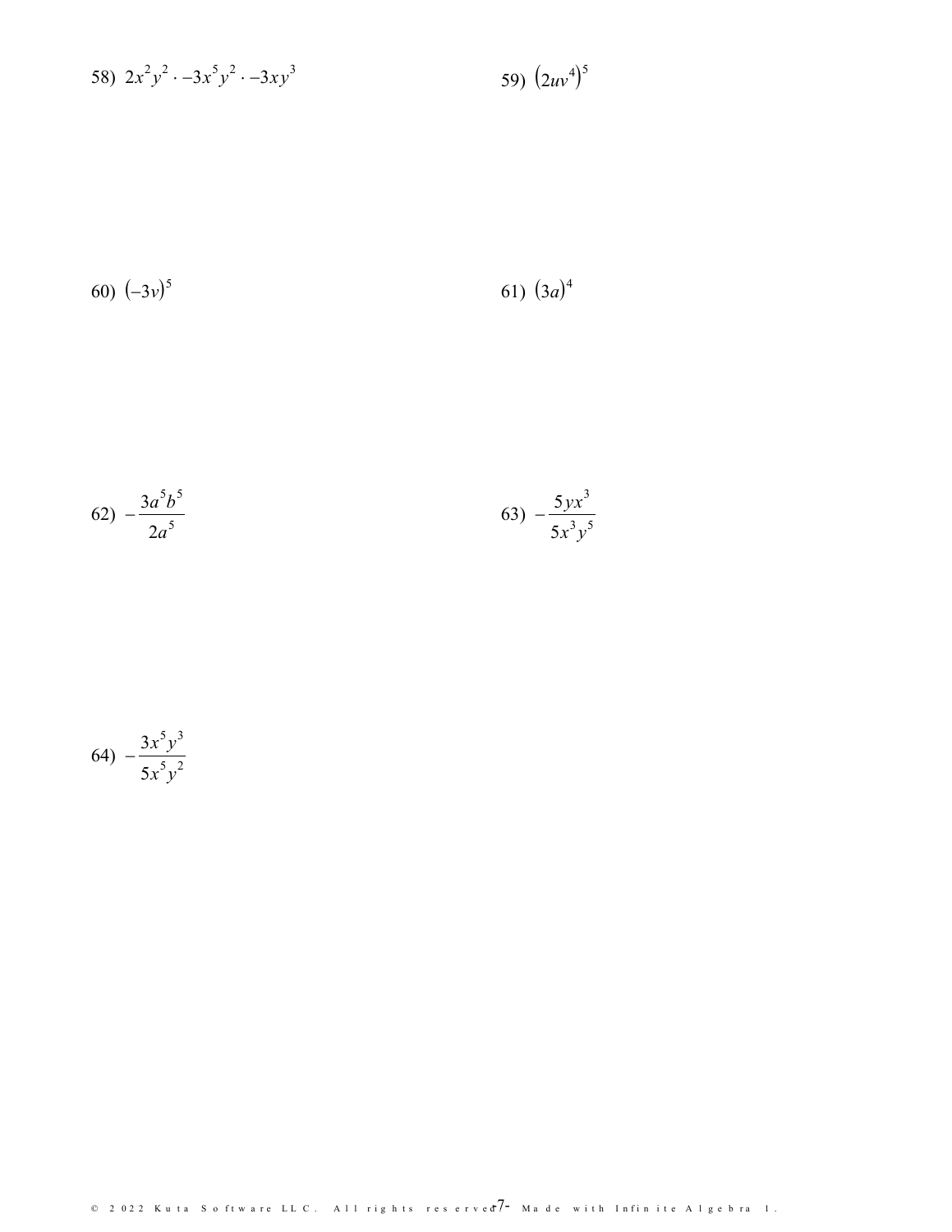Solve each inequality and graph its solution.





Find the slope of the line through each pair of points.

69)  $(-12, 19)$ ,  $(-8, 3)$ 68)  $(-12, -10), (-3, -18)$ 

70)  $(8, -10), (-12, -9)$ 

© 2022 Kuta Software LLC. All rights reserved: Made with Infinite Algebra 1.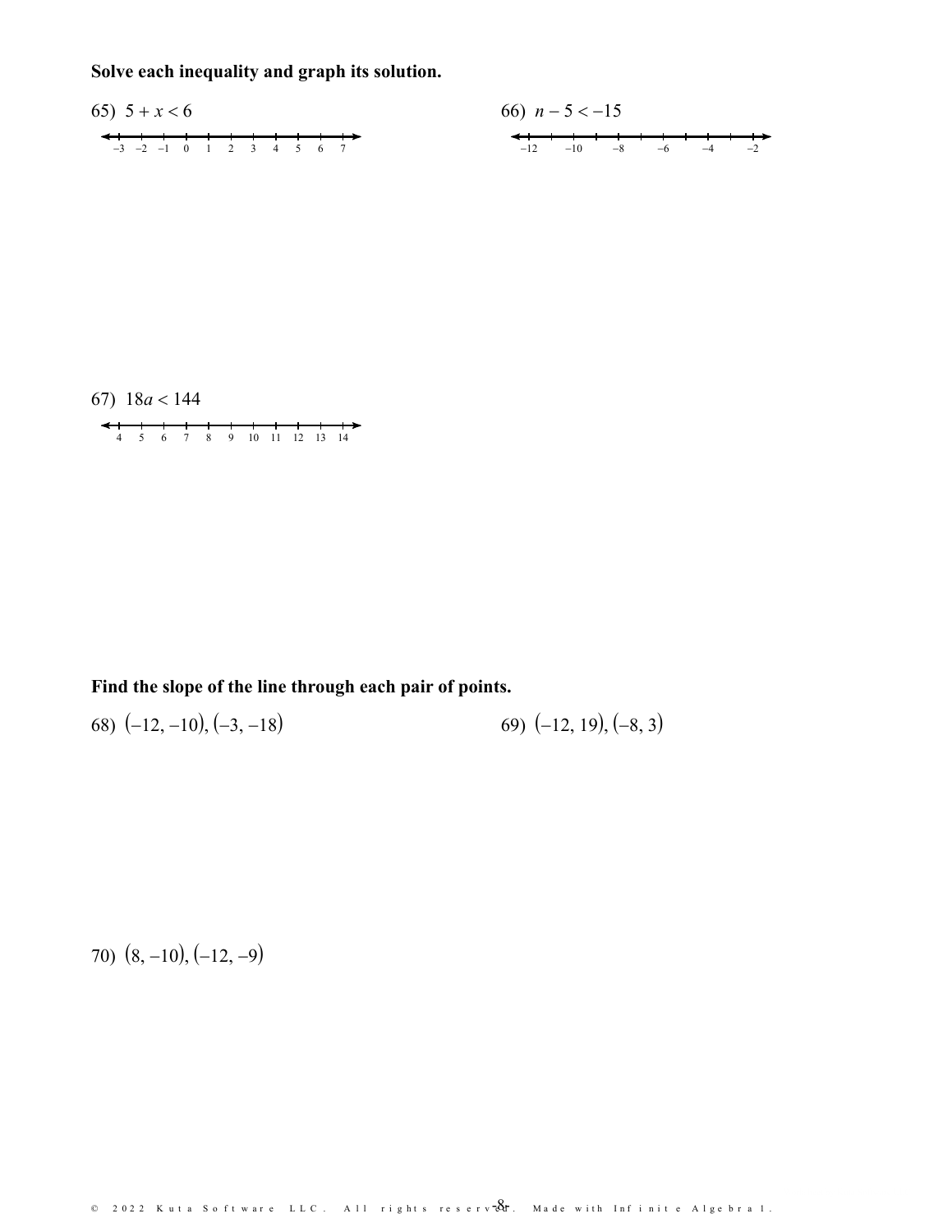Simplify each expression.

71) 
$$
(a - a^2 - 3a^3) + (7a^3 + 6a - 7a^2)
$$
   
72)  $(8a - 7a^4 + 8) + (3a - 6a^3 - a^4)$ 

73) 
$$
(6k + 7k^2 + 7k^4) - (5 + 6k - 3k^4)
$$

# Find each product.

75)  $(4n-1)(2n+3)$ 74)  $(2a+3)(5a+1)$ 

76)  $(5a-5)(2a+4)$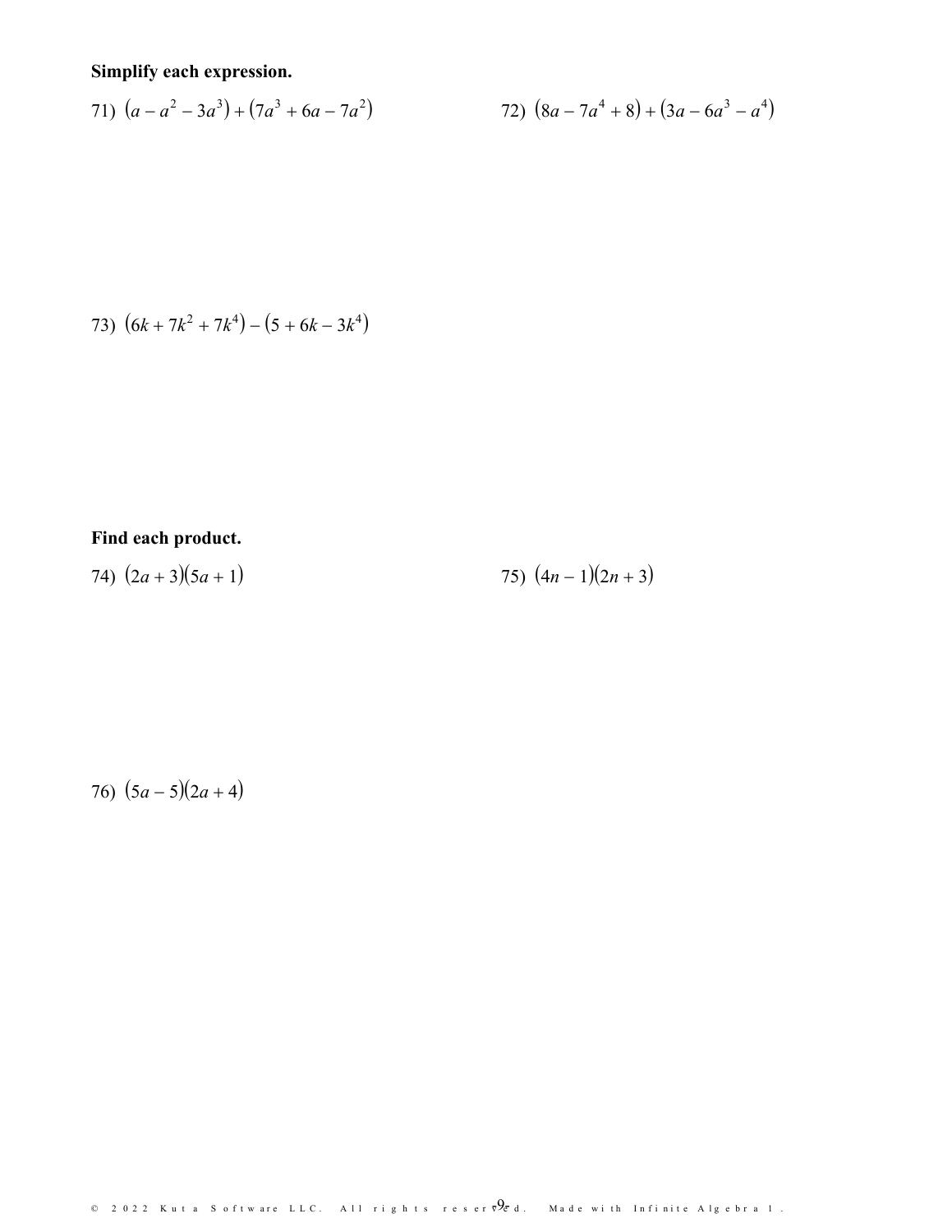# Simplify.

77)  $\sqrt{24}$ 

78)  $\sqrt{448}$ 

79)  $\sqrt{32}$ 

### Solve each problem.

80) What is 54% of 19?

81) 113 is what percent of 137.5?

82) 53% of 144 is what?

#### Solve each proportion.

83) 
$$
\frac{4}{3} = \frac{10}{x}
$$
 84)  $\frac{v}{4} = \frac{5}{7}$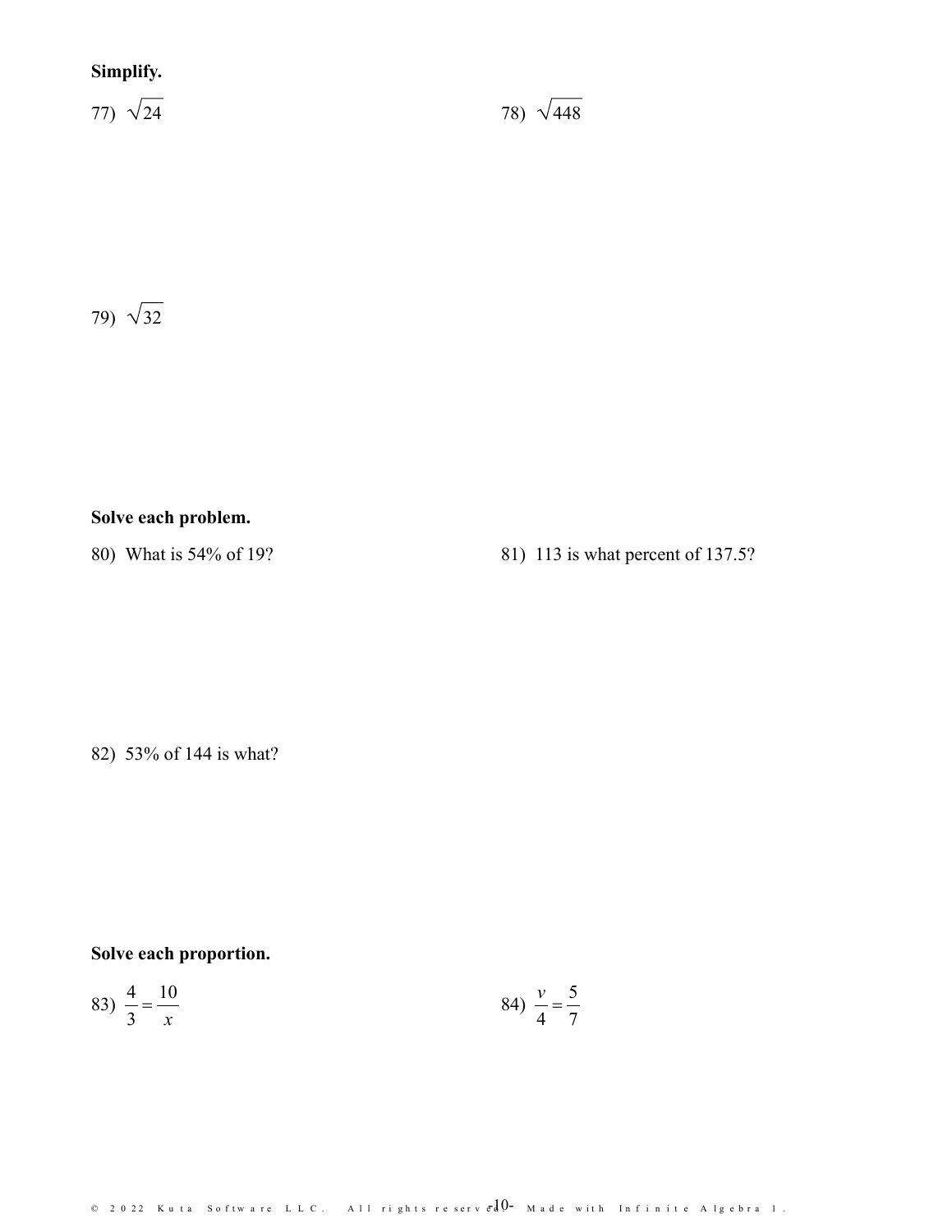85) 
$$
\frac{x}{9} = \frac{4}{6}
$$
 86)  $\frac{6}{4b} = \frac{2}{6}$ 

$$
87) \frac{5}{k} = \frac{7}{8}
$$

### Simplify each expression.

 $89) -7b - 6 - 9b + 3$ 88)  $1-9m+2-m$ 

$$
90) \t9a - 2 - 1 \t\t\t\t\t 91) \t-6k + 7k
$$

92)  $7 + 5r + 1 - 8r$ 

93)  $8 + 3m + 10m$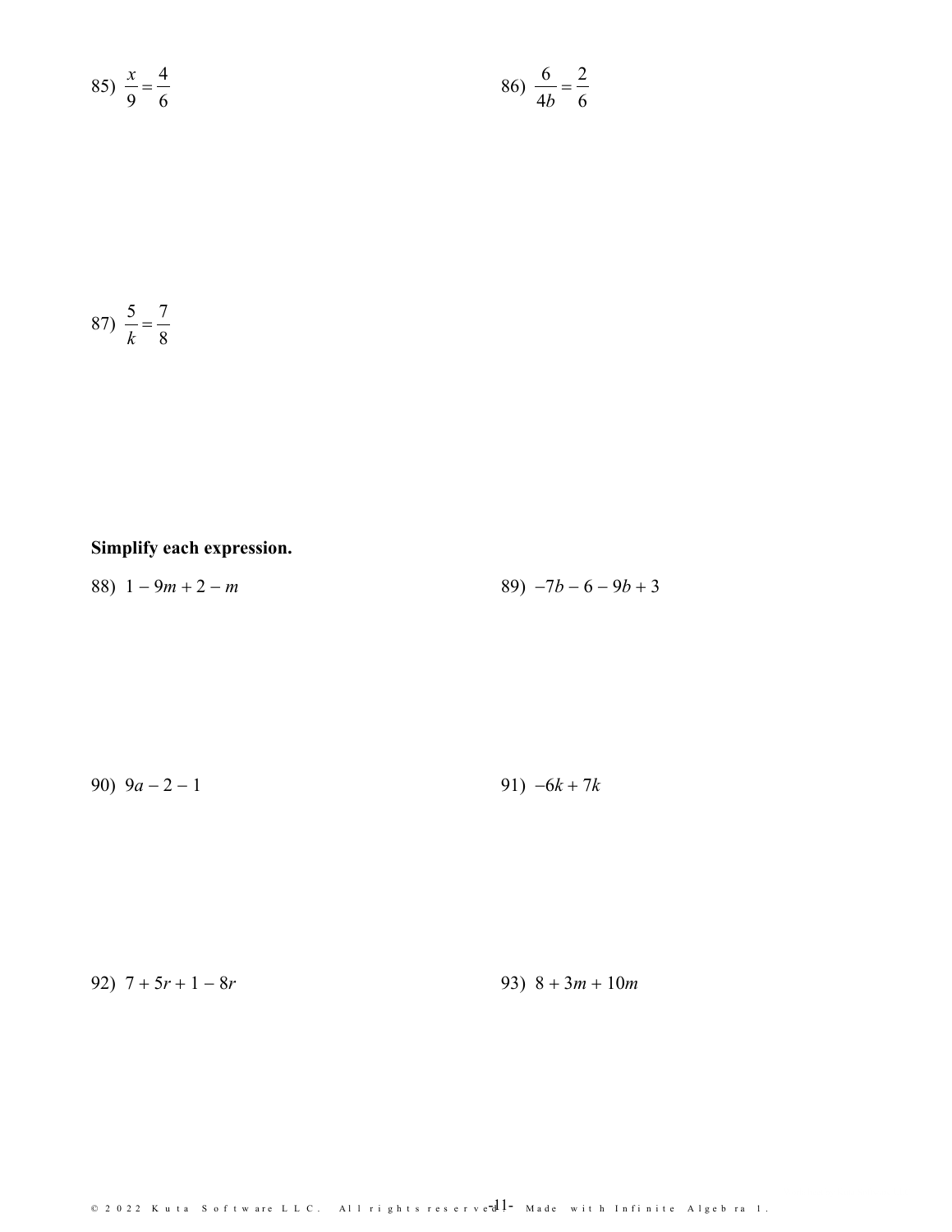94)  $x - 2x$ 95)  $10 - 9n - 8$ 

$$
96) r + r \tag{97} 1 + 2n + 1 + 7n
$$

99)  $7n + 3 - 9$ 98)  $-4m + m$ 

100)  $9n + 10 + 4n$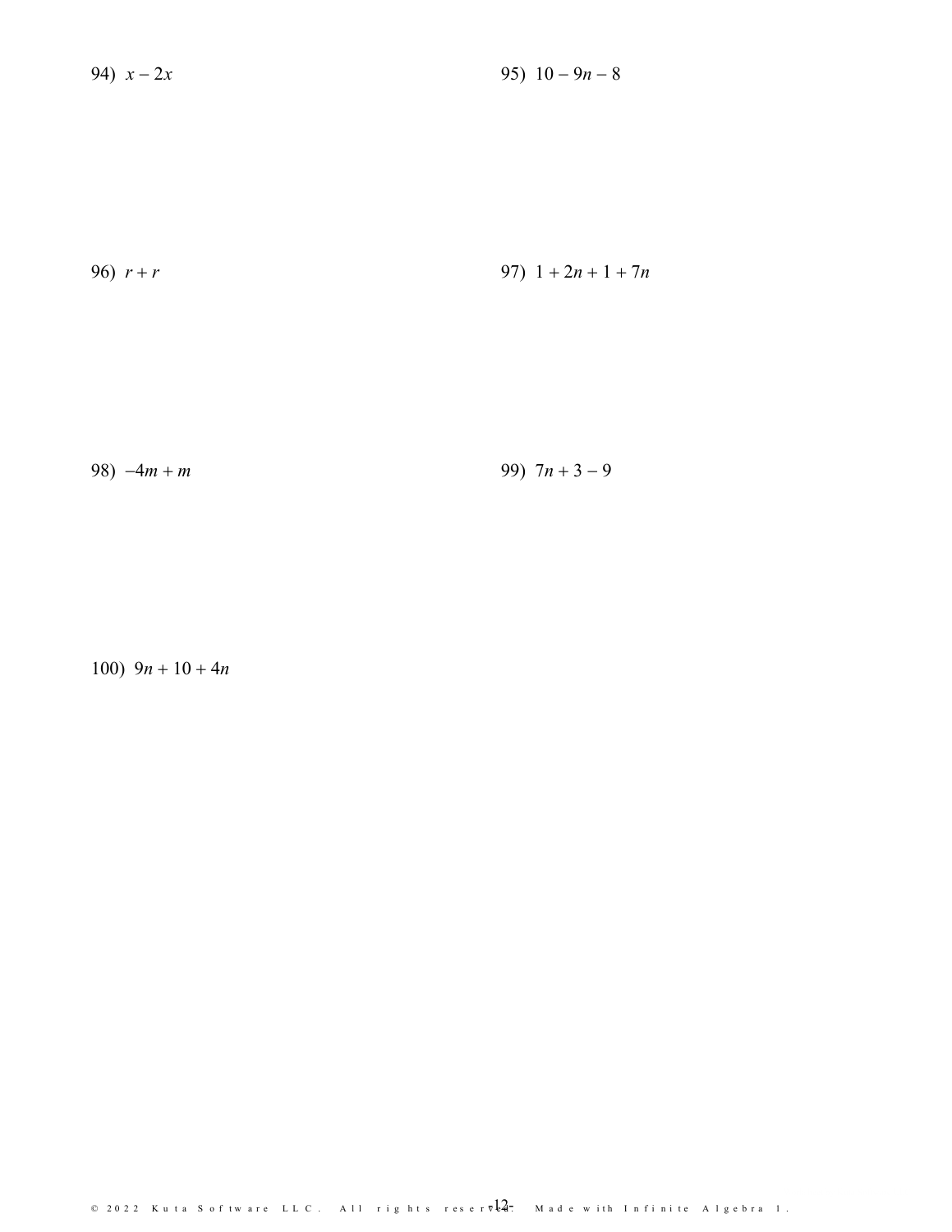# Sketch the graph of each line.





103)  $y = -x - 1$ 



104)  $y = x + 4$ 



Factor each completely.

105)  $v^2 - v$ 

106)  $m^2 - 13m + 42$ 

107)  $a^2 + 9a + 20$ 

108)  $x^2 - 7x + 12$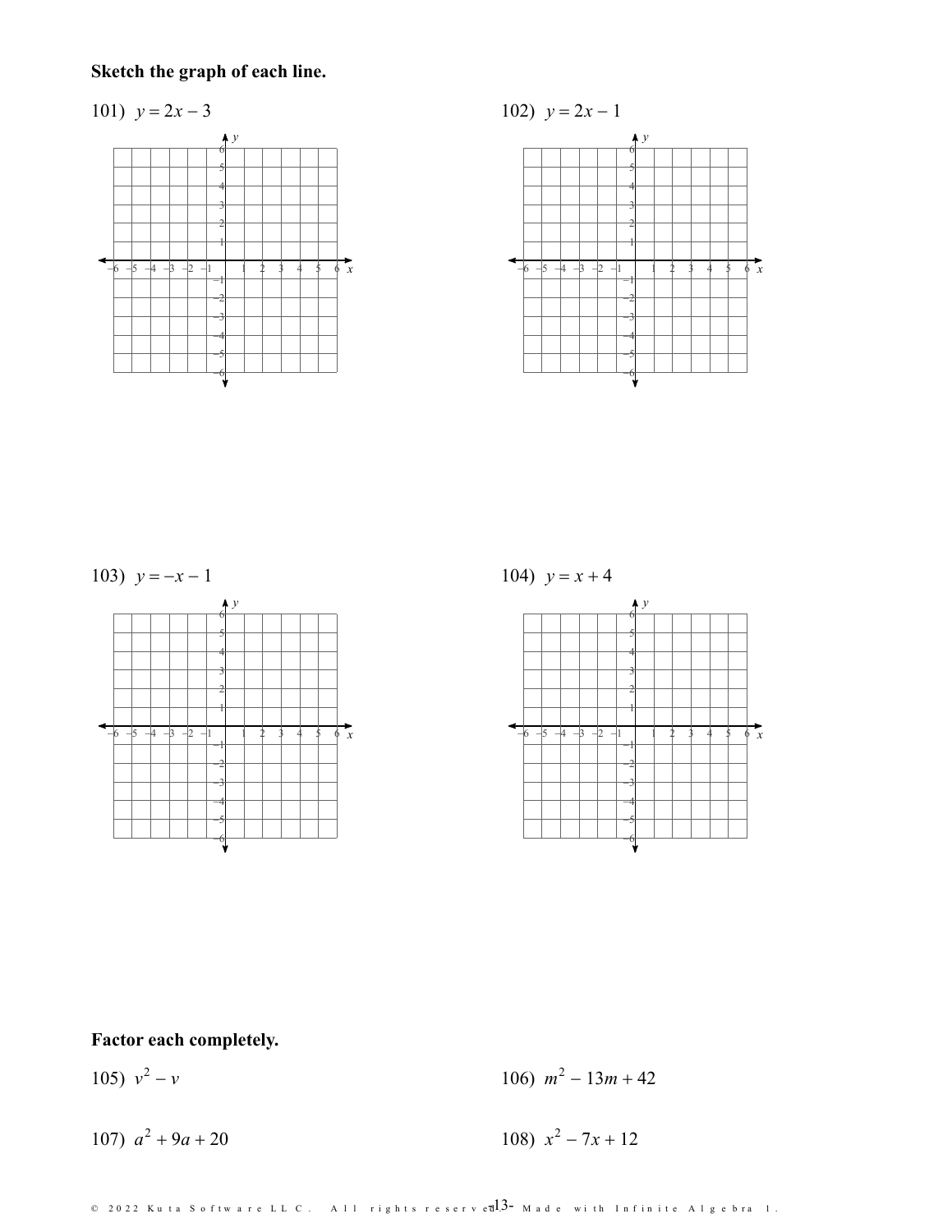109)  $n^2 + 10n$